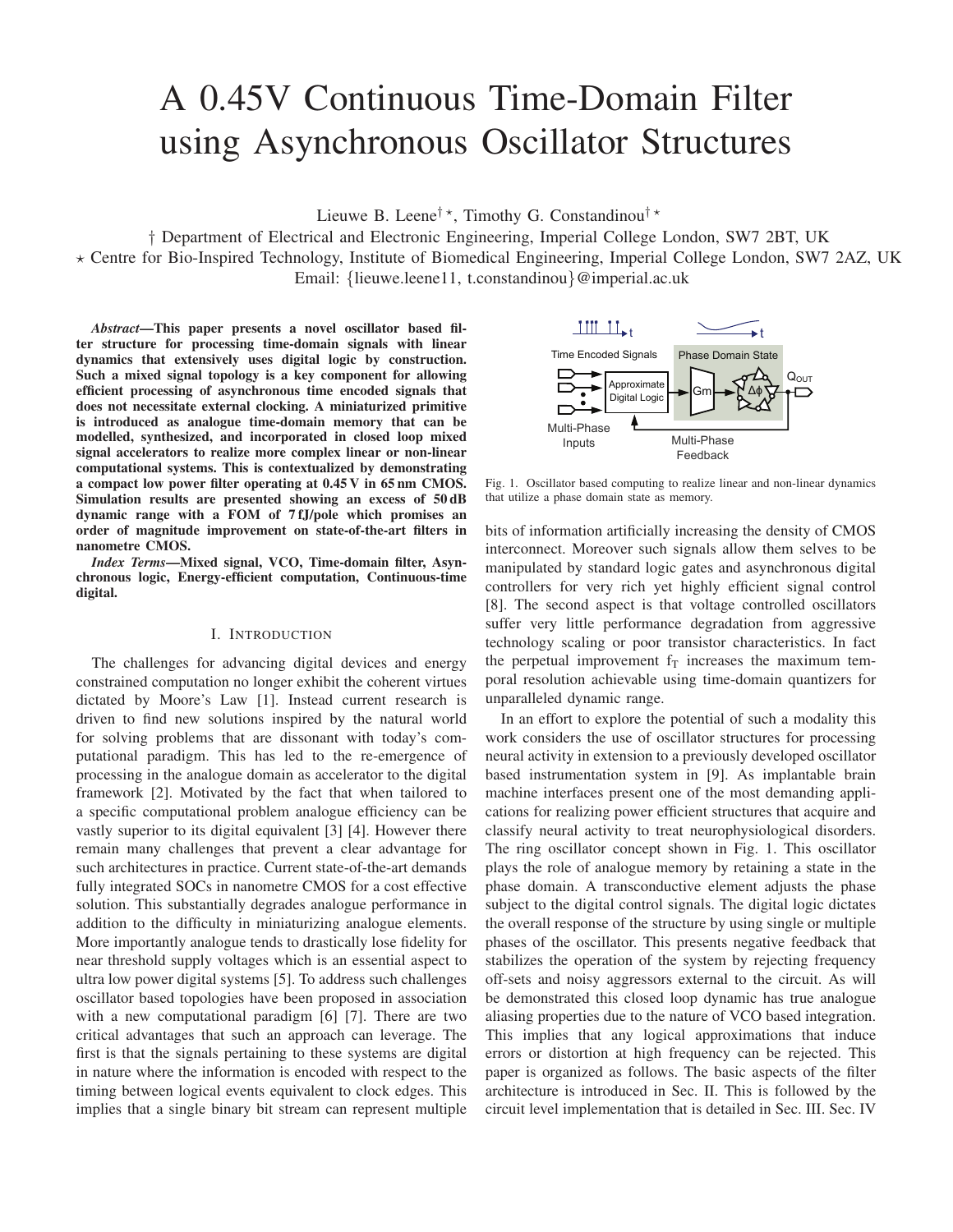

Fig. 2. Proposed Single pole ROF structure where  $V_R$  represents the only analogue node in the system.

presents preliminary simulation results which are concluded upon in Sec. V.

### II. RING OSCILLATOR BASED FILTER

A first order realization of this Ring Oscillator based Filter (ROF) is presented in Fig. 2. This simpler structure will allow the discussion to give insight the elementary operation. Here the digital signals D and Q are pulse width modulated (PWM) encoded time domain signals and are typically not modulated using the same carrier frequency. In essence a digital adder injects current into the oscillator such that the phase recedes or advances with respect another local oscillator by comparing the two pulse width components of  $D \& Q$ . By using a differential structure the phase can be encoded as self referenced timing events that do not require global frequency synchronization to decode phase information. It is also important to note this structure differs characteristically from classic literature examples [10] but remain very useful for analysis. This discrepancy arises from sub-threshold and current starved operation of the oscillator which implies that the conduction phases of the NMOS and PMOS transistors for each inverter are non-overlapping. In a general sense however the output voltage  $V_{out}$  of the structure is often modelled as:

$$
V_{out}(t) = A(t) \cdot f\left[\omega_0 t + \phi(t)\right]
$$
 (1)

$$
\phi(t) = \int_{-\infty}^{\infty} h_{\phi}(t, \tau) i(\tau) d\tau = \int_{-\infty}^{t} \Gamma(\omega_0, \tau) i(\tau) d\tau \quad (2)
$$

In Eq. 1 A and  $\phi$  represent the amplitude and phase state variables of the system as a function of time. f describes the limit cycle of the oscillation that captures the non-linearities of Vout as a function of phase. Our primary interest lies with Eq. 2 which captures the dependency of phase with respect to the impulse response  $h_{\phi}$  and the cyclo stationary impulse sensitivity function (ISF) **Γ**. **Γ** is evaluated with respect to a specific small signal source. This dependency is what gives rise to the inherent integral behaviour of oscillators where parasitics diminish the integration constant but will not effect the ideal loop gain of the circuit. The transconductance Gm is introduced to translate the digital output to currents injected into the oscillator represented by  $I_{\Delta}$ . The resulting behaviour can be summarized in the s-domain by assuming  $\Gamma_{Gm}$  is approximately independent of the phase [11]:

$$
H_{\phi}(s) = \frac{1}{s} \frac{Gm}{2\pi q_{max}} \quad \text{where} \quad q_{max} = N V_R C_T \tag{3}
$$

$$
V_R = V_{th} + \eta U_T \ln\left(\frac{2I_B}{2\eta U_T^2 \mu C_{ox}} \frac{L}{W}\right)
$$
 (4)



Fig. 3. Impulse sensitivity function for a 5-stage ring oscillator with respect to the bias current and NMOS/PMOS contributions from all stages together.



Fig. 4. Proposed two-pole ROF structure with the digital output Q represented by K PWM phases for reduced analogue distortion.

In Eq. 3 N,  $V_R$ , and  $C_T$  represent the number of inverter stages, voltage across the oscillator, and total capacitance seen as load to each gate in the oscillator. Note  $q_{max}$  physically represents the total charge that is dissipated each period which implies a frequency of oscillation in terms of  $f_{osc} = I_B/q_{max}$ . For simplicity the carrier mobility  $\mu$  and  $V_{th}$  for both PMOS and NMOS are taken as equivalent such that their conductivity is equal. In practice W must be adjusted to compensate this difference but will typically lead to improved supply noise rejection. Fig. 3 shows the phase dependency of  $\Gamma$  with respect to I<sub>B</sub> and constituent NMOS & PMOS devices of all gates together for a 5 stage ring oscillator. Although  $H_{\phi}$  due to I<sub>B</sub> exhibits some dependency with respect to phase it is well estimated by Eq. 3. The phase information is extracted using an XOR gate which has a gain of  $1/\pi$ .

Although the first order structure has very low complexity the drawback is that the bandwidth is directly related to the the frequency of oscillation when  $H_{\phi}$  is put into feedback. This coupling is undesirable for two reasons. The first is from a noise perspective which is that for a fixed frequency decreasing  $I_{\Delta}$  increases the input-referred noise power ( $e^2$ <sub>n</sub>) of this circuit approximately as  $(U_T \cdot I_B / I_{\Delta})^2$  which may become very pronounced. This forces the structure to dissipate excessive amounts of power to maintain adequate dynamic range. The second aspect is that the capability to control the oscillator frequency independent of loop bandwidth is useful to adjusting digital power dissipation and its interaction with other system blocks.

For this reason the second order structure is introduced in Fig. 4. This has equivalent characteristics to that of a miller compensated amplifier where the switched current loads into a capacitor across a high gain stage which is realized by the first order structure. As a result noise/bandwidth and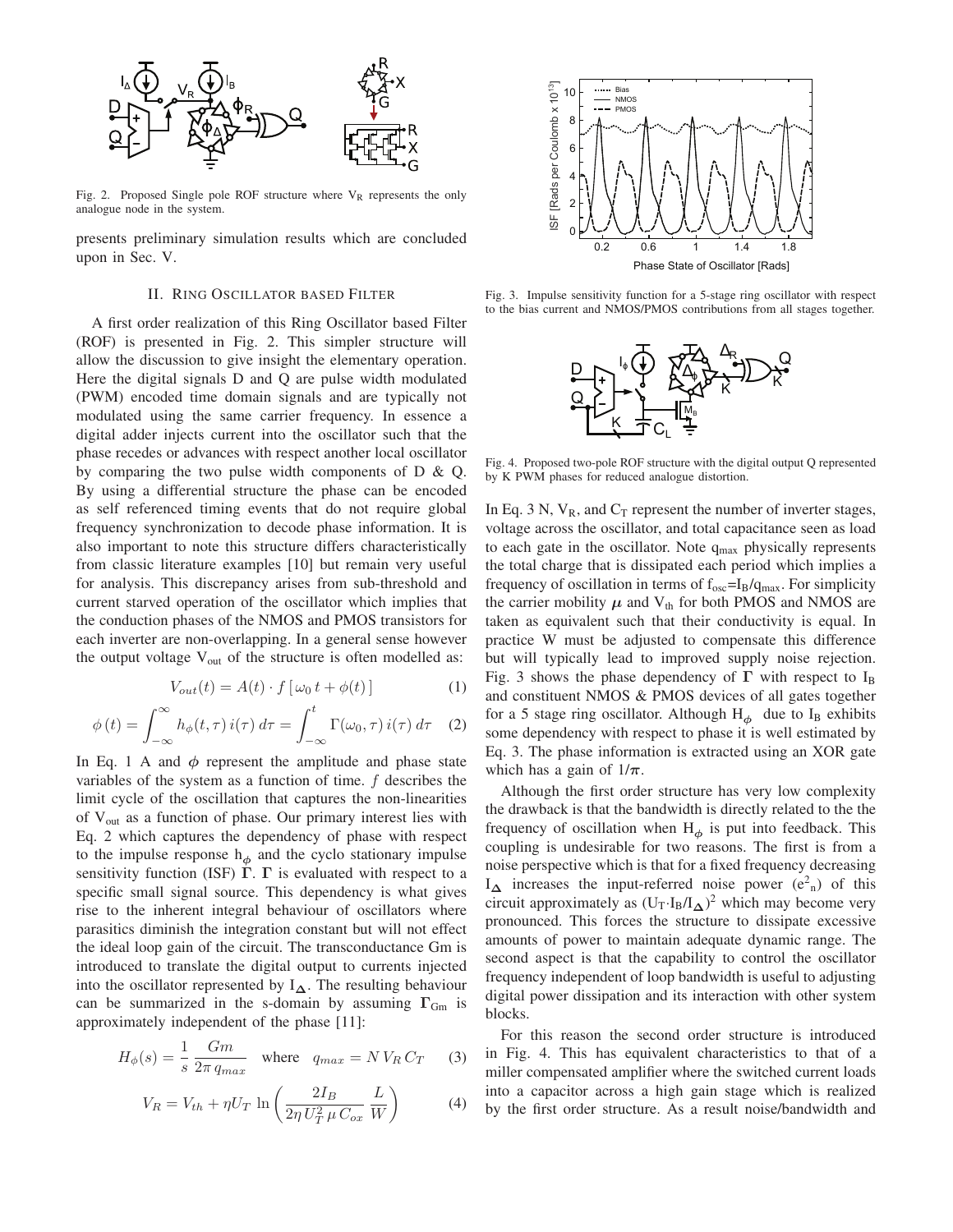

Fig. 5. The proposed transistor level implementation of the second order ROF

oscillator characteristics are decoupled by being represented through two different capacitors  $C_L$  and  $C_T$ . The additional consideration required here is that the digital feedback Q over  $C_L$  can cause large signal swings on the gate of  $M_B$ degrading transconductive linearity. Generally if  $M_B$  is also in sub threshold operation its input range is limited to  $2U_T$ before excessive distortion is introduced. However capacitively coupling M phases of Q in parallel the quantization levels are reduced to  $V_{DD}/M$ . Each phase is simply represented by taking more taps from the ring oscillator in parallel. Moreover if M is chosen proportional to  $V_{DD}/2U_T$  this structure actually reduces in complexity and improves efficiency as the supply voltage decreases. Note that for high frequency operation the switched current DAC exhibit poor switching dynamics due to the reduced supply voltage. In such a case it is sufficient to replace this block with parallel resistors equivalent to active RC integrators. As such it may be expected that this configuration implies the 3dB frequency equivalent to  $f_{3dB} = I_{\Delta}/C_{L}$  where  $C_L$  is approximated as  $U_T kT/e^2$  to match the required noise levels. In extension the oscillator spurs can be set to match this noise floor by considering the filter response and quantizer level dependency such that  $f_{osc} > f_{3dB}$  SNR/N for a first order system.

#### III. CIRCUIT IMPLEMENTATION

The presented implementation realizes a 0.45 V second order ROF using commercially available TSMC 65 nm CMOS LP MS RF technology (1P9M 6X1Z1U RDL). Fig. 5 shows transistor level implementation of the transconductor and oscillator structure that retains the phase state of the system. Here a bias current is simply switched differentially into the capacitive load while  $M<sub>1-2</sub>$  provide common mode feedback. The transistors  $M<sub>3-4</sub>$  realize a current mirror that biases the ring oscillators proportionally to  $I_B$ . The control switches  $S_A/S_C/S_B$  correspond to +1/0/-1 transconductive gains that realize a 1.5 bit current DAC. The oscillators are floating in the middle the supplies due to  $M_5$  which has its body connected to source. This improves the switching behaviour of the proceeding XOR gate by providing good high/low voltage levels while also reducing the noise coupling from ground/substrate if the oscillator is allowed to use isolated P/N-wells. The capacitor  $C_L$  is split into 11 MIM fringe capacitors for a total of 100 fF load on each terminal.



Fig. 6. Boolean operator used that allows a unity gain configuration of the ROF.

The digital logic used to realize unity gain feedback is presented in Fig. 6. Three out of the 11 phases are used in the feedback logic for demonstration. Typically this number of phases is directly related to the frequencies of  $D \& Q$  or their intermodulation products that will introduce spurs outside of the filter bandwidth. Increasing the number of phases used reduces distortion components while increasing the effective carrier frequencies. This can and should be reconfigurable in addition to tuning  $I_B$  to accommodate the typical process variance for transistor characteristics. While other types of phase detectors beside the XOR gate can be used it is important to realize its impact on distortion due to the finite bandwidth of digital gates. The XOR realization grantees that for near zero input Q will exhibit the smallest bandwidth requirement due to its 50% duty cycle which gradually increases as the phase difference approaches 0 or  $\pi$ .

# IV. SIMULATION RESULTS

In practice the primary difficulty with time domain structures is their associated simulation effort because the bandwidth of operation is many orders larger than the signals of interest. For this reason the analytic model is also presented to perform behavioural simulations and guide the design effort. The results presented here are based on transient noise simulations using industry provided PSP models for completeness. Fig. 7 shows these simulation results where a 1 kHz PWM encoded input signal is driving the system at 95% of the full input range.  $V_R$  shows the oscillator providing capacitive feedback on the miller integration node while the phase difference of the two ring oscillators tracks the pulse width of the input. Fig. 9 presents the frequency content when three of the phases are summed together and Fig. 8 shows the oscillator phase difference as a function of time. The 56 dB THD shown is critically related to the current DAC characteristics near the cut-off frequency as it not adequately shaped by the integration loop which is challenging to enhance with limited voltage overhead. Table I compares the performance presented here using a figure of merit defined where  $SIMAD_{MAX}$  is the maximum signal to noise and distortion ratio as: FOM  $=$  Power/(N<sub>poles</sub> BW SINAD<sub>MAX</sub>).

#### ACKNOWLEDGEMENT

This work was supported by EPSRC grants EP/K015060/1 and EP/M020975/1.